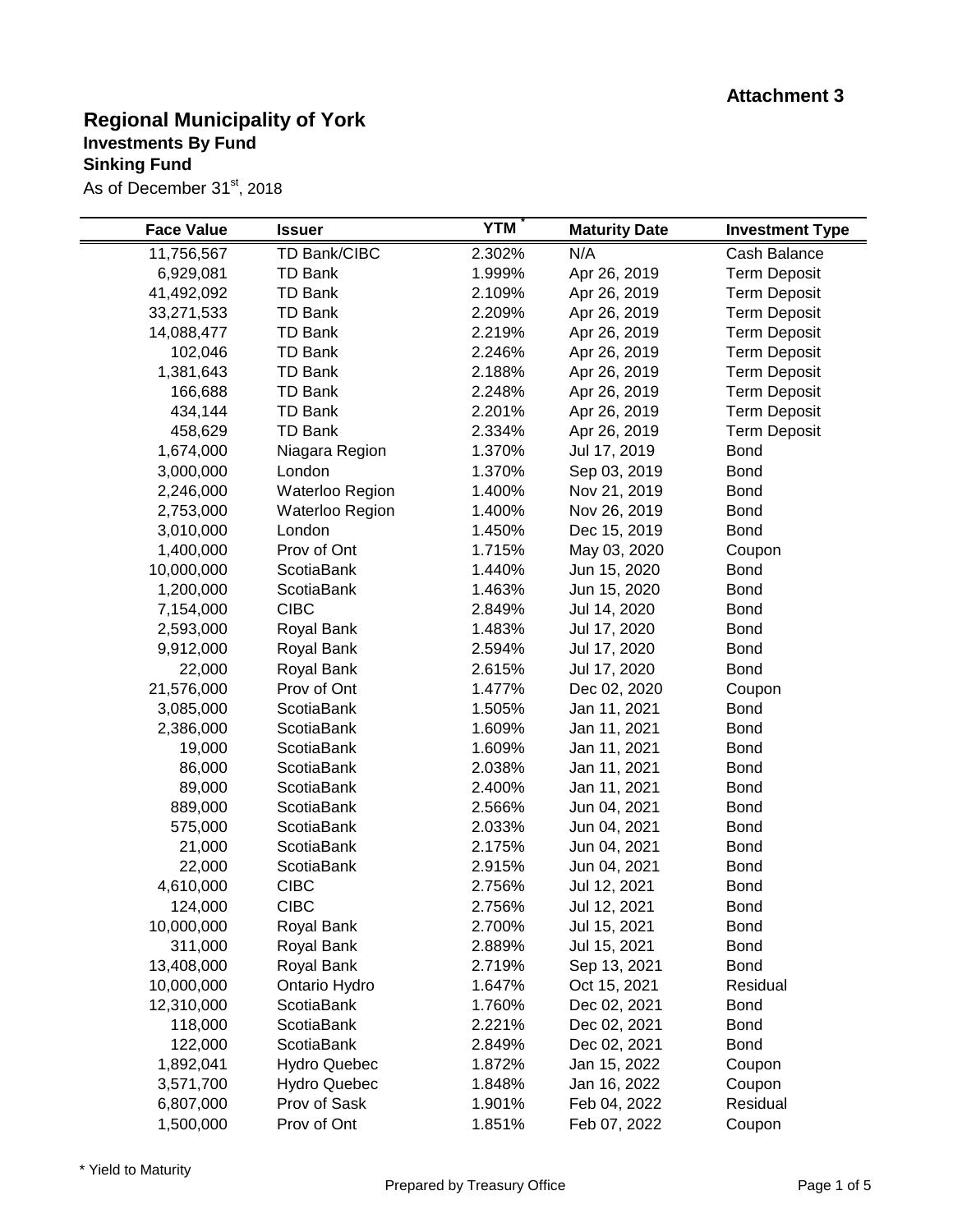| <b>Face Value</b> | <b>Issuer</b>       | <b>YTM</b> | <b>Maturity Date</b> | <b>Investment Type</b> |
|-------------------|---------------------|------------|----------------------|------------------------|
| 440,000           | Prov of Ont         | 1.932%     | Mar 01, 2022         | Coupon                 |
| 3,375,000         | Royal Bank          | 2.040%     | Mar 02, 2022         | <b>Bond</b>            |
| 34,000            | Royal Bank          | 2.184%     | Mar 02, 2022         | <b>Bond</b>            |
| 34,000            | Royal Bank          | 2.647%     | Mar 02, 2022         | <b>Bond</b>            |
| 35,000            | Royal Bank          | 2.876%     | Mar 02, 2022         | <b>Bond</b>            |
| 7,888,300         | Prov of Manit       | 2.225%     | Mar 05, 2022         | Coupon                 |
| 7,500,000         | <b>CIBC</b>         | 2.047%     | Mar 21, 2022         | <b>Bond</b>            |
| 78,000            | <b>CIBC</b>         | 2.489%     | Mar 21, 2022         | <b>Bond</b>            |
| 3,662,000         | Prov of Nfld        | 1.940%     | Apr 17, 2022         | Coupon                 |
| 2,713,100         | Prov of Ont         | 1.760%     | May 03, 2022         | Coupon                 |
| 8,000,000         | Prov of B.C.        | 1.793%     | Jun 09, 2022         | Residual               |
| 1,032,600         | Prov of B.C.        | 1.845%     | Jul 09, 2022         | Coupon                 |
| 1,000,000         | Niagara Region      | 1.810%     | Jul 31, 2022         | <b>Bond</b>            |
| 1,474,200         | <b>Hydro Quebec</b> | 2.109%     | Sep 21, 2022         | Coupon                 |
| 4,900,000         | Prov of B.C.        | 1.906%     | Dec 18, 2022         | Coupon                 |
| 1,081,000         | Ontario Hydro       | 2.096%     | Dec 22, 2022         | Coupon                 |
| 3,033,000         | Prov of B.C.        | 1.770%     | Feb 23, 2023         | Residual               |
| 6,000,000         | Prov of Manit       | 1.920%     | Mar 05, 2023         | Coupon                 |
| 4,022,000         | Prov of Ont         | 1.880%     | May 03, 2023         | Coupon                 |
| 4,100,000         | Prov of Sask        | 2.291%     | May 30, 2023         | Coupon                 |
| 2,724,000         | Prov of B.C.        | 1.984%     | Jun 18, 2023         | Coupon                 |
| 4,837,415         | Prov of B.C.        | 1.976%     | Jun 18, 2023         | Coupon                 |
| 2,899,000         | Prov of Ont         | 1.900%     | Jul 13, 2023         | Coupon                 |
| 1,881,000         | Prov of Ont         | 1.900%     | Jul 13, 2023         | Coupon                 |
| 14,000,000        | Prov of B.C.        | 2.301%     | Sep 08, 2023         | Residual               |
| 3,030,000         | Prov of B.C.        | 2.053%     | Dec 18, 2023         | Coupon                 |
| 12,820,200        | Prov of B.C.        | 2.209%     | Feb 23, 2024         | Residual               |
| 9,368,135         | Prov of B.C.        | 1.900%     | Feb 23, 2024         | Residual               |
| 1,600,000         | Prov of B.C.        | 2.327%     | Jun 04, 2025         | Coupon                 |
| 2,070,000         | Prov of Manit       | 2.483%     | Sep 05, 2025         | Coupon                 |
| 10,000,000        | Prov of Ont         | 2.420%     | Dec 02, 2025         | Coupon                 |
| 1,500,000         | Prov of Ont         | 2.556%     | Jan 13, 2026         | Coupon                 |
| 2,624,490         | <b>Hydro Quebec</b> | 2.551%     | Aug 15, 2026         | Coupon                 |
| 5,165,000         | Prov of Manit       | 2.539%     | Sep 05, 2026         | Coupon                 |
| 6,070,000         | Prov of Manit       | 2.633%     | Sep 05, 2026         | Coupon                 |
| 10,000,000        | <b>ScotiaBank</b>   | 3.141%     | Dec 02, 2026         | <b>Bond</b>            |
| 5,000,000         | ScotiaBank          | 3.157%     | Dec 02, 2026         | <b>Bond</b>            |
| 69,000            | <b>ScotiaBank</b>   | 3.246%     | Dec 02, 2026         | <b>Bond</b>            |
| 138,000           | <b>ScotiaBank</b>   | 3.246%     | Dec 02, 2026         | <b>Bond</b>            |
| 1,649,000         | Prov of B.C.        | 2.566%     | Dec 04, 2026         | Coupon                 |
| 5,000,000         | <b>BMO</b>          | 3.138%     | Dec 09, 2026         | <b>Bond</b>            |
| 70,000            | <b>BMO</b>          | 3.193%     | Dec 09, 2026         | <b>Bond</b>            |
| 3,000,000         | Prov of B.C.        | 2.382%     | Dec 18, 2026         | Coupon                 |
| 5,430,000         | Prov of B.C.        | 2.382%     | Dec 18, 2026         | Coupon                 |
| 9,025,000         | <b>Hydro Quebec</b> | 2.638%     | Feb 26, 2027         | Coupon                 |
| 6,474,000         | Prov of Manit       | 2.640%     | Mar 05, 2027         | Coupon                 |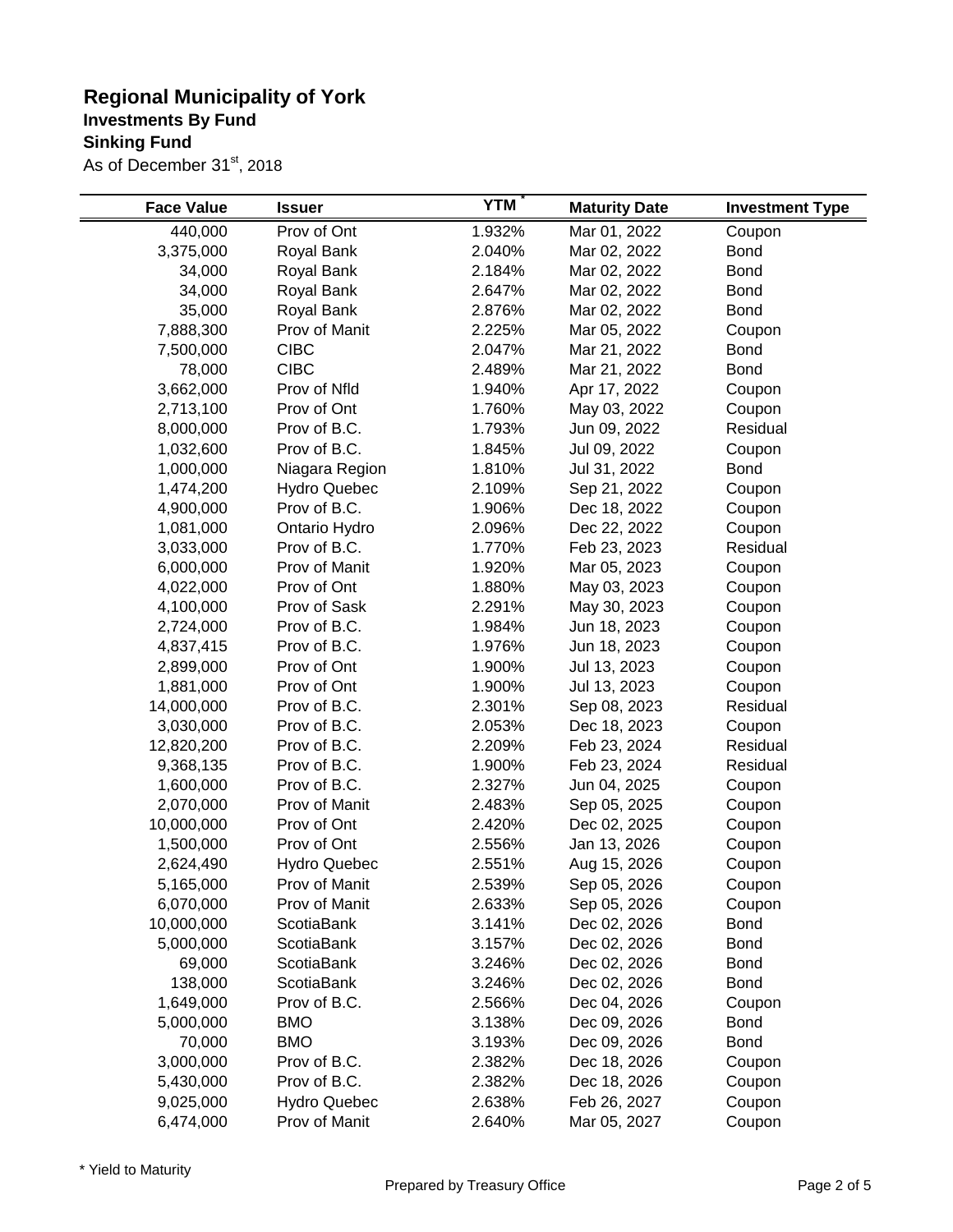| <b>Face Value</b>                                                                                                                                                                                                                                                         | <b>Issuer</b>                                                                                                                                                                                                                                                                                                                                              | <b>YTM</b>                                                                                                                                                                                                     | <b>Maturity Date</b>                                                                                                                                                                                                                                                                                                                         | <b>Investment Type</b>                                                                                                                                                                                                          |
|---------------------------------------------------------------------------------------------------------------------------------------------------------------------------------------------------------------------------------------------------------------------------|------------------------------------------------------------------------------------------------------------------------------------------------------------------------------------------------------------------------------------------------------------------------------------------------------------------------------------------------------------|----------------------------------------------------------------------------------------------------------------------------------------------------------------------------------------------------------------|----------------------------------------------------------------------------------------------------------------------------------------------------------------------------------------------------------------------------------------------------------------------------------------------------------------------------------------------|---------------------------------------------------------------------------------------------------------------------------------------------------------------------------------------------------------------------------------|
| 3,886,000                                                                                                                                                                                                                                                                 | Prov of Manit                                                                                                                                                                                                                                                                                                                                              | 2.587%                                                                                                                                                                                                         | Mar 05, 2027                                                                                                                                                                                                                                                                                                                                 | Coupon                                                                                                                                                                                                                          |
| 2,160,000                                                                                                                                                                                                                                                                 | Prov of B.C.                                                                                                                                                                                                                                                                                                                                               | 2.632%                                                                                                                                                                                                         | Dec 18, 2027                                                                                                                                                                                                                                                                                                                                 | Coupon                                                                                                                                                                                                                          |
| 4,800,000                                                                                                                                                                                                                                                                 | <b>ScotiaBank</b>                                                                                                                                                                                                                                                                                                                                          | 3.196%                                                                                                                                                                                                         | Feb 02, 2028                                                                                                                                                                                                                                                                                                                                 | <b>Bond</b>                                                                                                                                                                                                                     |
| 10,000,000                                                                                                                                                                                                                                                                | <b>ScotiaBank</b>                                                                                                                                                                                                                                                                                                                                          | 3.262%                                                                                                                                                                                                         | Feb 02, 2028                                                                                                                                                                                                                                                                                                                                 | <b>Bond</b>                                                                                                                                                                                                                     |
| 76,000                                                                                                                                                                                                                                                                    | ScotiaBank                                                                                                                                                                                                                                                                                                                                                 | 3.245%                                                                                                                                                                                                         | Feb 02, 2028                                                                                                                                                                                                                                                                                                                                 | <b>Bond</b>                                                                                                                                                                                                                     |
| 157,000                                                                                                                                                                                                                                                                   | ScotiaBank                                                                                                                                                                                                                                                                                                                                                 | 3.245%                                                                                                                                                                                                         | Feb 02, 2028                                                                                                                                                                                                                                                                                                                                 | <b>Bond</b>                                                                                                                                                                                                                     |
| 5,935,000                                                                                                                                                                                                                                                                 | <b>ScotiaBank</b>                                                                                                                                                                                                                                                                                                                                          | 3.371%                                                                                                                                                                                                         | Feb 02, 2028                                                                                                                                                                                                                                                                                                                                 | <b>Bond</b>                                                                                                                                                                                                                     |
| 19,000                                                                                                                                                                                                                                                                    | ScotiaBank                                                                                                                                                                                                                                                                                                                                                 | 3.364%                                                                                                                                                                                                         | Feb 02, 2028                                                                                                                                                                                                                                                                                                                                 | <b>Bond</b>                                                                                                                                                                                                                     |
| 5,804,000                                                                                                                                                                                                                                                                 | <b>BMO</b>                                                                                                                                                                                                                                                                                                                                                 | 3.232%                                                                                                                                                                                                         | Mar 01, 2028                                                                                                                                                                                                                                                                                                                                 | <b>Bond</b>                                                                                                                                                                                                                     |
| 5,675,000                                                                                                                                                                                                                                                                 | <b>BMO</b>                                                                                                                                                                                                                                                                                                                                                 | 3.196%                                                                                                                                                                                                         | Mar 01, 2028                                                                                                                                                                                                                                                                                                                                 | <b>Bond</b>                                                                                                                                                                                                                     |
| 91,000                                                                                                                                                                                                                                                                    | <b>BMO</b>                                                                                                                                                                                                                                                                                                                                                 | 3.226%                                                                                                                                                                                                         | Mar 01, 2028                                                                                                                                                                                                                                                                                                                                 | <b>Bond</b>                                                                                                                                                                                                                     |
| 93,000                                                                                                                                                                                                                                                                    | <b>BMO</b>                                                                                                                                                                                                                                                                                                                                                 | 3.226%                                                                                                                                                                                                         | Mar 01, 2028                                                                                                                                                                                                                                                                                                                                 | <b>Bond</b>                                                                                                                                                                                                                     |
| 3,200,000                                                                                                                                                                                                                                                                 | Prov of Quebec                                                                                                                                                                                                                                                                                                                                             | 3.198%                                                                                                                                                                                                         | Sep 21, 2028                                                                                                                                                                                                                                                                                                                                 | Coupon                                                                                                                                                                                                                          |
| 2,770,000                                                                                                                                                                                                                                                                 | Prov of Manit                                                                                                                                                                                                                                                                                                                                              | 3.192%                                                                                                                                                                                                         | Mar 05, 2031                                                                                                                                                                                                                                                                                                                                 | Coupon                                                                                                                                                                                                                          |
| 2,870,000                                                                                                                                                                                                                                                                 | Prov of Quebec                                                                                                                                                                                                                                                                                                                                             | 3.199%                                                                                                                                                                                                         | Apr 01, 2031                                                                                                                                                                                                                                                                                                                                 | Coupon                                                                                                                                                                                                                          |
| 3,700,000                                                                                                                                                                                                                                                                 | Prov of B.C.                                                                                                                                                                                                                                                                                                                                               | 3.027%                                                                                                                                                                                                         | Jun 18, 2031                                                                                                                                                                                                                                                                                                                                 | Coupon                                                                                                                                                                                                                          |
| 3,450,000                                                                                                                                                                                                                                                                 | Prov of Quebec                                                                                                                                                                                                                                                                                                                                             | 3.209%                                                                                                                                                                                                         | Oct 01, 2031                                                                                                                                                                                                                                                                                                                                 | Coupon                                                                                                                                                                                                                          |
| 14,395,905                                                                                                                                                                                                                                                                | Prov of Ont                                                                                                                                                                                                                                                                                                                                                | 3.924%                                                                                                                                                                                                         | Dec 02, 2031                                                                                                                                                                                                                                                                                                                                 | Coupon                                                                                                                                                                                                                          |
| 3,000,000                                                                                                                                                                                                                                                                 | Prov of B.C.                                                                                                                                                                                                                                                                                                                                               | 3.130%                                                                                                                                                                                                         | Dec 18, 2031                                                                                                                                                                                                                                                                                                                                 | Coupon                                                                                                                                                                                                                          |
| 4,113,000                                                                                                                                                                                                                                                                 | Prov of Manit                                                                                                                                                                                                                                                                                                                                              | 3.300%                                                                                                                                                                                                         | Mar 05, 2032                                                                                                                                                                                                                                                                                                                                 | Coupon                                                                                                                                                                                                                          |
| 1,136,000                                                                                                                                                                                                                                                                 | Prov of Sask                                                                                                                                                                                                                                                                                                                                               | 3.193%                                                                                                                                                                                                         | Mar 05, 2032                                                                                                                                                                                                                                                                                                                                 | Coupon                                                                                                                                                                                                                          |
| 3,920,000                                                                                                                                                                                                                                                                 | Prov of Quebec                                                                                                                                                                                                                                                                                                                                             | 3.272%                                                                                                                                                                                                         | Apr 01, 2032                                                                                                                                                                                                                                                                                                                                 | Coupon                                                                                                                                                                                                                          |
| 1,255,000                                                                                                                                                                                                                                                                 | Prov of Ont                                                                                                                                                                                                                                                                                                                                                | 3.273%                                                                                                                                                                                                         | May 03, 2032                                                                                                                                                                                                                                                                                                                                 | Coupon                                                                                                                                                                                                                          |
| 11,034,000                                                                                                                                                                                                                                                                | Prov of Ont                                                                                                                                                                                                                                                                                                                                                | 3.080%                                                                                                                                                                                                         | Jun 02, 2032                                                                                                                                                                                                                                                                                                                                 | Coupon                                                                                                                                                                                                                          |
| 3,522,000                                                                                                                                                                                                                                                                 | Prov. Of N.B.                                                                                                                                                                                                                                                                                                                                              | 3.501%                                                                                                                                                                                                         | Jun 03, 2032                                                                                                                                                                                                                                                                                                                                 | Coupon                                                                                                                                                                                                                          |
|                                                                                                                                                                                                                                                                           |                                                                                                                                                                                                                                                                                                                                                            |                                                                                                                                                                                                                |                                                                                                                                                                                                                                                                                                                                              |                                                                                                                                                                                                                                 |
|                                                                                                                                                                                                                                                                           |                                                                                                                                                                                                                                                                                                                                                            |                                                                                                                                                                                                                |                                                                                                                                                                                                                                                                                                                                              |                                                                                                                                                                                                                                 |
|                                                                                                                                                                                                                                                                           |                                                                                                                                                                                                                                                                                                                                                            |                                                                                                                                                                                                                |                                                                                                                                                                                                                                                                                                                                              |                                                                                                                                                                                                                                 |
|                                                                                                                                                                                                                                                                           |                                                                                                                                                                                                                                                                                                                                                            |                                                                                                                                                                                                                |                                                                                                                                                                                                                                                                                                                                              |                                                                                                                                                                                                                                 |
|                                                                                                                                                                                                                                                                           |                                                                                                                                                                                                                                                                                                                                                            |                                                                                                                                                                                                                |                                                                                                                                                                                                                                                                                                                                              |                                                                                                                                                                                                                                 |
|                                                                                                                                                                                                                                                                           |                                                                                                                                                                                                                                                                                                                                                            |                                                                                                                                                                                                                |                                                                                                                                                                                                                                                                                                                                              |                                                                                                                                                                                                                                 |
|                                                                                                                                                                                                                                                                           |                                                                                                                                                                                                                                                                                                                                                            |                                                                                                                                                                                                                |                                                                                                                                                                                                                                                                                                                                              |                                                                                                                                                                                                                                 |
|                                                                                                                                                                                                                                                                           |                                                                                                                                                                                                                                                                                                                                                            |                                                                                                                                                                                                                |                                                                                                                                                                                                                                                                                                                                              |                                                                                                                                                                                                                                 |
|                                                                                                                                                                                                                                                                           |                                                                                                                                                                                                                                                                                                                                                            |                                                                                                                                                                                                                |                                                                                                                                                                                                                                                                                                                                              |                                                                                                                                                                                                                                 |
|                                                                                                                                                                                                                                                                           |                                                                                                                                                                                                                                                                                                                                                            |                                                                                                                                                                                                                |                                                                                                                                                                                                                                                                                                                                              |                                                                                                                                                                                                                                 |
|                                                                                                                                                                                                                                                                           |                                                                                                                                                                                                                                                                                                                                                            |                                                                                                                                                                                                                |                                                                                                                                                                                                                                                                                                                                              |                                                                                                                                                                                                                                 |
|                                                                                                                                                                                                                                                                           |                                                                                                                                                                                                                                                                                                                                                            |                                                                                                                                                                                                                |                                                                                                                                                                                                                                                                                                                                              |                                                                                                                                                                                                                                 |
|                                                                                                                                                                                                                                                                           |                                                                                                                                                                                                                                                                                                                                                            |                                                                                                                                                                                                                |                                                                                                                                                                                                                                                                                                                                              |                                                                                                                                                                                                                                 |
|                                                                                                                                                                                                                                                                           |                                                                                                                                                                                                                                                                                                                                                            |                                                                                                                                                                                                                |                                                                                                                                                                                                                                                                                                                                              |                                                                                                                                                                                                                                 |
|                                                                                                                                                                                                                                                                           |                                                                                                                                                                                                                                                                                                                                                            |                                                                                                                                                                                                                |                                                                                                                                                                                                                                                                                                                                              |                                                                                                                                                                                                                                 |
|                                                                                                                                                                                                                                                                           |                                                                                                                                                                                                                                                                                                                                                            |                                                                                                                                                                                                                |                                                                                                                                                                                                                                                                                                                                              |                                                                                                                                                                                                                                 |
|                                                                                                                                                                                                                                                                           |                                                                                                                                                                                                                                                                                                                                                            |                                                                                                                                                                                                                |                                                                                                                                                                                                                                                                                                                                              |                                                                                                                                                                                                                                 |
|                                                                                                                                                                                                                                                                           |                                                                                                                                                                                                                                                                                                                                                            |                                                                                                                                                                                                                |                                                                                                                                                                                                                                                                                                                                              |                                                                                                                                                                                                                                 |
|                                                                                                                                                                                                                                                                           |                                                                                                                                                                                                                                                                                                                                                            |                                                                                                                                                                                                                |                                                                                                                                                                                                                                                                                                                                              |                                                                                                                                                                                                                                 |
|                                                                                                                                                                                                                                                                           |                                                                                                                                                                                                                                                                                                                                                            |                                                                                                                                                                                                                |                                                                                                                                                                                                                                                                                                                                              |                                                                                                                                                                                                                                 |
|                                                                                                                                                                                                                                                                           |                                                                                                                                                                                                                                                                                                                                                            |                                                                                                                                                                                                                |                                                                                                                                                                                                                                                                                                                                              |                                                                                                                                                                                                                                 |
| 2,300,000<br>3,000,000<br>1,002,000<br>3,970,000<br>3,522,000<br>2,175,375<br>1,054,000<br>3,907,000<br>2,814,829<br>2,500,000<br>1,695,000<br>1,256,000<br>1,700,000<br>1,552,000<br>7,897,000<br>2,961,000<br>980,000<br>3,900,000<br>2,594,000<br>1,422,000<br>984,000 | Prov of B.C.<br>Prov of Manit<br>Prov of Sask<br>Prov of Quebec<br>Prov. Of N.B.<br>Prov of B.C.<br>Prov of B.C.<br>Prov of Manit<br>Prov of Manit<br>Prov of Manit<br>Prov of Manit<br>Prov of Sask<br>Prov of Manit<br>Prov of Ont<br>Prov of Ont<br>Prov of Quebec<br>Prov of Quebec<br>Prov of Ont<br>York Region<br>York Region<br><b>York Region</b> | 3.070%<br>3.113%<br>3.195%<br>3.275%<br>3.180%<br>3.252%<br>3.129%<br>3.360%<br>3.277%<br>3.278%<br>3.080%<br>3.167%<br>3.540%<br>4.087%<br>3.103%<br>3.103%<br>3.148%<br>4.167%<br>3.367%<br>3.367%<br>3.367% | Jun 18, 2032<br>Sep 05, 2032<br>Sep 05, 2032<br>Oct 01, 2032<br>Dec 03, 2032<br>Dec 18, 2032<br>Dec 18, 2032<br>Mar 05, 2033<br>Mar 05, 2033<br>Mar 05, 2033<br>Mar 05, 2033<br>Mar 05, 2033<br>Mar 05, 2033<br>Mar 08, 2033<br>Mar 08, 2033<br>Apr 01, 2033<br>Apr 01, 2033<br>May 03, 2033<br>May 13, 2033<br>May 13, 2033<br>May 13, 2033 | Coupon<br>Coupon<br>Coupon<br>Coupon<br>Coupon<br>Coupon<br>Coupon<br>Coupon<br>Coupon<br>Coupon<br>Coupon<br>Coupon<br>Coupon<br>Coupon<br>Residual<br>Coupon<br>Coupon<br>Coupon<br><b>Bond</b><br><b>Bond</b><br><b>Bond</b> |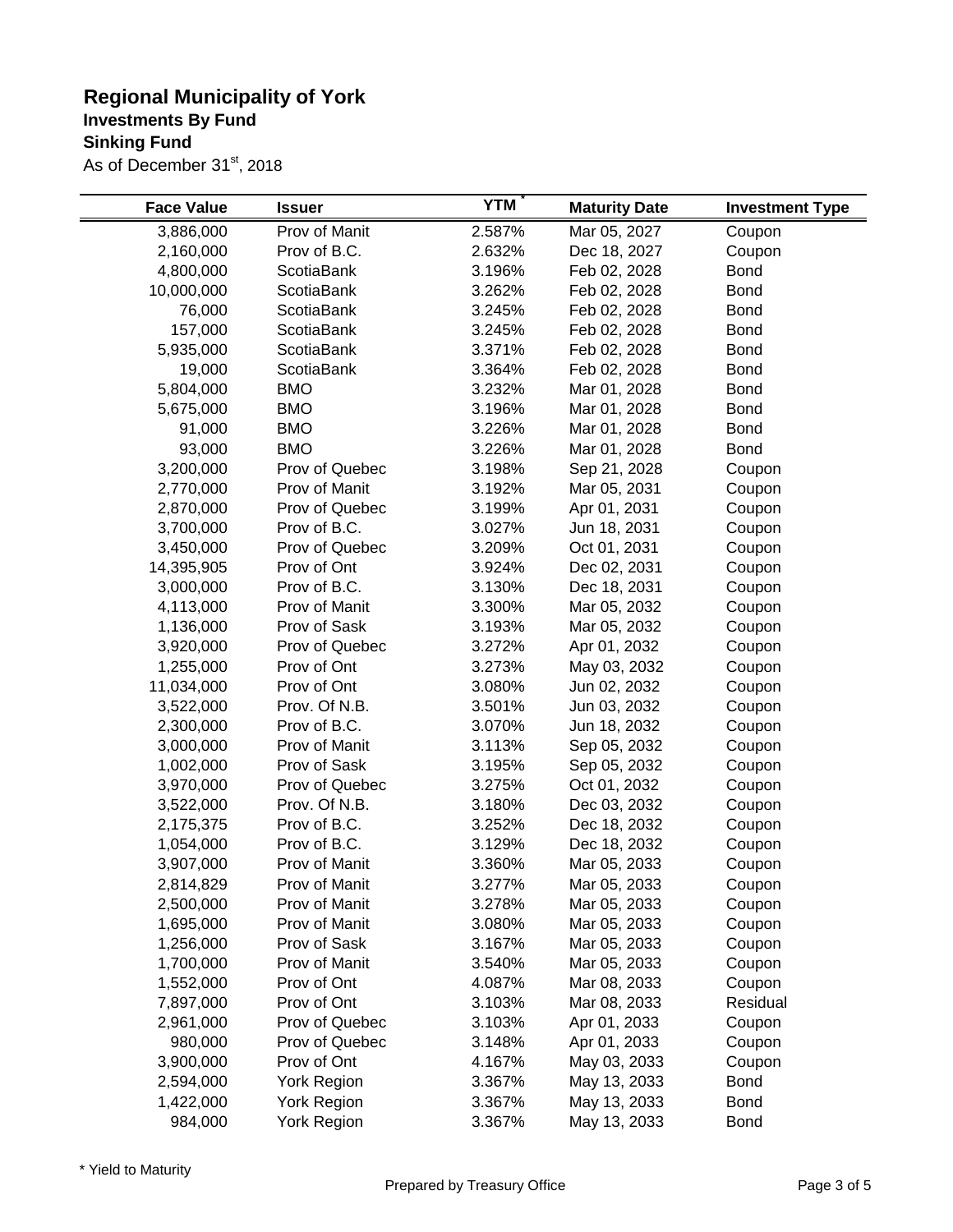| <b>Face Value</b> | <b>Issuer</b>       | <b>YTM</b> | <b>Maturity Date</b> | <b>Investment Type</b> |
|-------------------|---------------------|------------|----------------------|------------------------|
| 46,000            | York Region         | 3.449%     | May 13, 2033         | <b>Bond</b>            |
| 18,000            | York Region         | 3.449%     | May 13, 2033         | <b>Bond</b>            |
| 4,323,000         | Prov of Ont         | 3.247%     | Jun 02, 2033         | Coupon                 |
| 5,000,000         | Prov of Ont         | 3.162%     | Jun 02, 2033         | Coupon                 |
| 15,000,000        | Prov of Ont         | 2.925%     | Jun 02, 2033         | Coupon                 |
| 174,955           | Prov of Ont         | 3.110%     | Jul 13, 2033         | Coupon                 |
| 1,240,000         | Prov of Ont         | 3.089%     | Jul 13, 2033         | Coupon                 |
| 796,000           | Prov of Ont         | 3.119%     | Jul 13, 2033         | Coupon                 |
| 1,893,000         | Prov of Manit       | 3.310%     | Sep 05, 2033         | Coupon                 |
| 4,411,000         | Prov of Manit       | 3.348%     | Sep 05, 2033         | Coupon                 |
| 6,650,220         | Prov of Manit       | 3.318%     | Sep 05, 2033         | Coupon                 |
| 1,645,144         | Prov of Manit       | 3.113%     | Sep 05, 2033         | Coupon                 |
| 2,795,000         | Prov of Manit       | 3.396%     | Sep 05, 2033         | Coupon                 |
| 1,700,000         | Prov of Manit       | 3.540%     | Sep 05, 2033         | Coupon                 |
| 2,220,000         | Prov of Quebec      | 3.122%     | Oct 01, 2033         | Coupon                 |
| 3,900,000         | Prov of Ont         | 4.167%     | Nov 03, 2033         | Coupon                 |
| 13,500,000        | Prov of Ont         | 3.410%     | Dec 02, 2033         | Coupon                 |
| 3,600,000         | Prov of Ont         | 3.253%     | Dec 02, 2033         | Coupon                 |
| 5,321,985         | Prov of Ont         | 3.109%     | Dec 02, 2033         | Coupon                 |
| 10,000,000        | Prov of Ont         | 3.158%     | Dec 02, 2033         | Coupon                 |
| 10,000,000        | Prov of Ont         | 3.053%     | Dec 02, 2033         | Coupon                 |
| 4,300,000         | Prov of B.C.        | 3.009%     | Dec 18, 2033         | Coupon                 |
| 7,442,960         | <b>Hydro Quebec</b> | 3.390%     | Jan 16, 2034         | Coupon                 |
| 2,000,000         | <b>Hydro Quebec</b> | 3.410%     | Jan 16, 2034         | Coupon                 |
| 6,000,000         | <b>Hydro Quebec</b> | 3.165%     | Feb 15, 2034         | Coupon                 |
| 1,204,497         | Prov of Manit       | 3.309%     | Mar 05, 2034         | Coupon                 |
| 1,014,275         | Prov of Sask        | 3.279%     | Mar 05, 2034         | Coupon                 |
| 1,725,000         | Prov of Manit       | 3.130%     | Mar 05, 2034         | Coupon                 |
| 6,000,000         | Prov of Quebec      | 3.295%     | Jun 01, 2034         | Coupon                 |
| 2,897,812         | Prov of Ont         | 3.296%     | Jun 02, 2034         | Coupon                 |
| 2,500,000         | Prov of B.C.        | 3.149%     | Jun 18, 2034         | Coupon                 |
| 5,600,000         | Prov of Ont         | 3.318%     | Jul 13, 2034         | Residual               |
| 20,000,000        | Prov of Ont         | 3.396%     | Jul 13, 2034         | Residual               |
| 1,200,000         | <b>Hydro Quebec</b> | 3.192%     | Aug 15, 2034         | Coupon                 |
| 1,023,275         | Prov of Sask        | 3.299%     | Sep 05, 2034         | Coupon                 |
| 972,797           | Prov of Manit       | 3.322%     | Sep 05, 2034         | Coupon                 |
| 1,689,500         | Prov of Manit       | 3.140%     | Sep 05, 2034         | Coupon                 |
| 2,083,000         | Prov of Manit       | 3.396%     | Sep 05, 2034         | Coupon                 |
| 1,510,000         | Prov of Quebec      | 3.152%     | Oct 01, 2034         | Coupon                 |
| 1,000,000         | Prov of Ont         | 3.375%     | Nov 03, 2034         | Residual               |
| 5,104,600         | Prov of Ont         | 3.037%     | Dec 02, 2034         | Coupon                 |
| 12,500,000        | Prov of Ont         | 3.128%     | Jan 10, 2035         | Residual               |
| 3,800,000         | <b>Hydro Quebec</b> | 3.410%     | Jan 16, 2035         | Residual               |
| 9,508,802         | <b>Hydro Quebec</b> | 3.410%     | Jan 16, 2035         | Residual               |
| 5,000,000         | <b>Hydro Quebec</b> | 3.213%     | Feb 15, 2035         | Coupon                 |
| 3,400,000         | Prov of Manit       | 3.410%     | Mar 05, 2035         | Coupon                 |